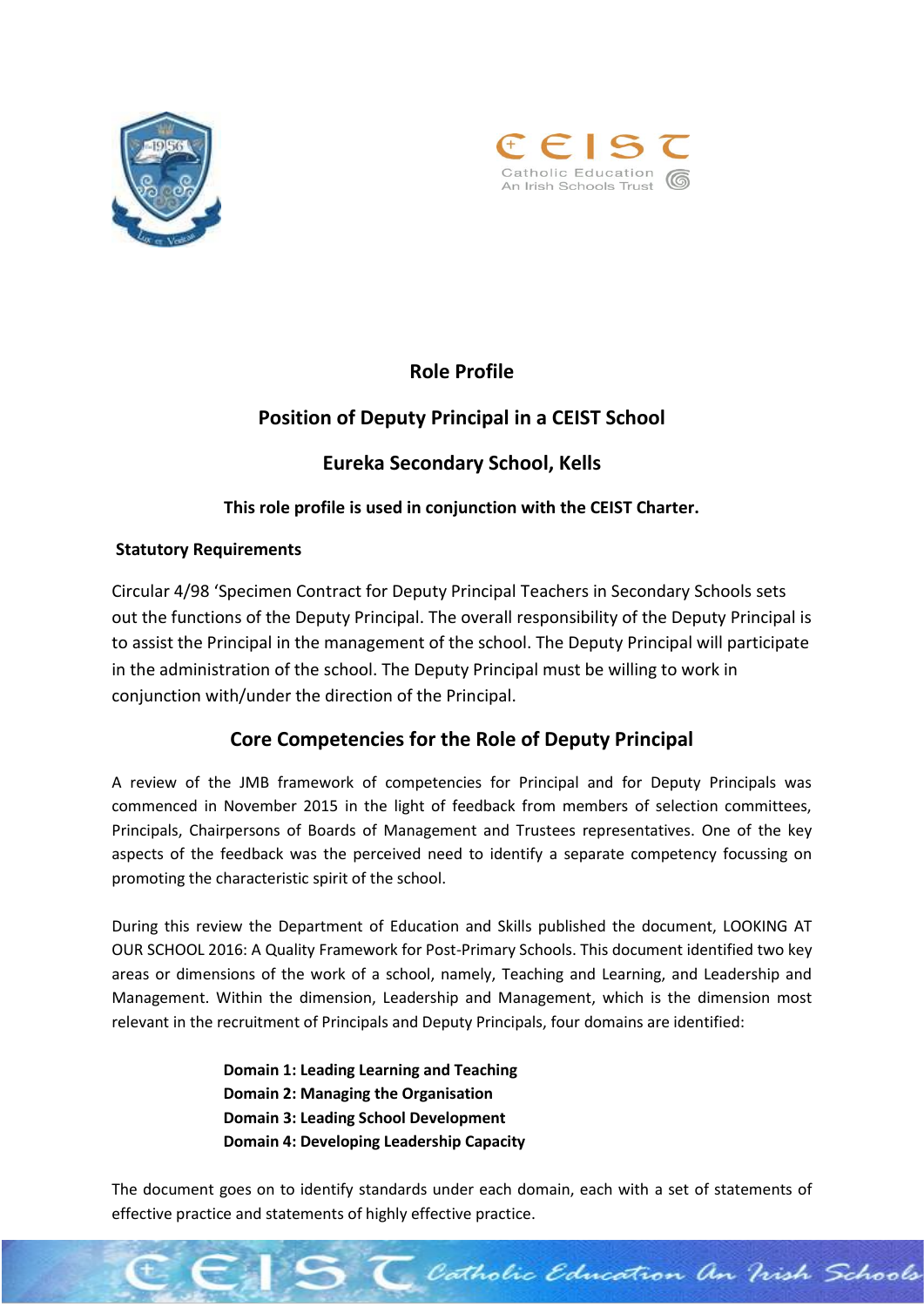The JMB review group drew on three strands: the previous collaborative work with Principals, Deputy Principals, Chairpersons of Boards of Management and representatives of Trustees that identified the original framework; the aforementioned feedback from selection committees; and, the DES publication LOOKING AT OUR SCHOOL 2016: A Quality Framework for Post-Primary Schools.

The review group identified the following key competencies as being essential for the effective performance of the role and function of a Principal in a faith school:

- **A. Leadership of a Faith School**
- **B. Leadership of Learning & Teaching**
- **C. Relationship Management & Interpersonal Skills**
- **D. Organisational Management & Administration**
- **E. Strategic Planning**
- **F. Self-Awareness & Self-Management Skills**

While there is not congruence between the six competency areas and the four DES identified domains, all of the domains and their respective standards are included in the revised competency framework.

Given that part of the role of a Deputy Principal is to act as Principal when the Principal is absent, the same six key competencies were identified. The sample behavioural indicators were modified to reflect the role of the Deputy Principal.

Each of these competencies is defined in a school context below.

**Leadership of a Faith School** involves the building of a school community in its religious tradition and in accordance with the values of the school's mission statement and expressed philosophy. As a significant occupational requirement of Deputy Principalship the successful candidate will be called upon to understand, protect and promote the stated characteristic spirit of the school. He/she will be committed to the demands implied in such protection and promotion. He/she will operate in accordance with the quality of action, function and presence laid down by the Board of Management on behalf of the Trustees, as necessary for the carrying out of this role.

This competency will include the ability to articulate clear objectives for faith development in the school, placing faith development appropriately within the whole school planning and review process.

Included within this competency is the expectation that the successful candidate would:

- Be a reflective practitioner in regard to faith development and to show commitment to the integration and transmission of Gospel values through the curriculum;
- Demonstrate the capacity to be a motivational leader of staff in relation to characteristic spirit and is committed to reflective practice, the ongoing professional development of staff and to the leadership role of others in this regard.
- Demonstrate an ability to foster a commitment to inclusion, equality of opportunity and the holistic development of each student. (Domain 1)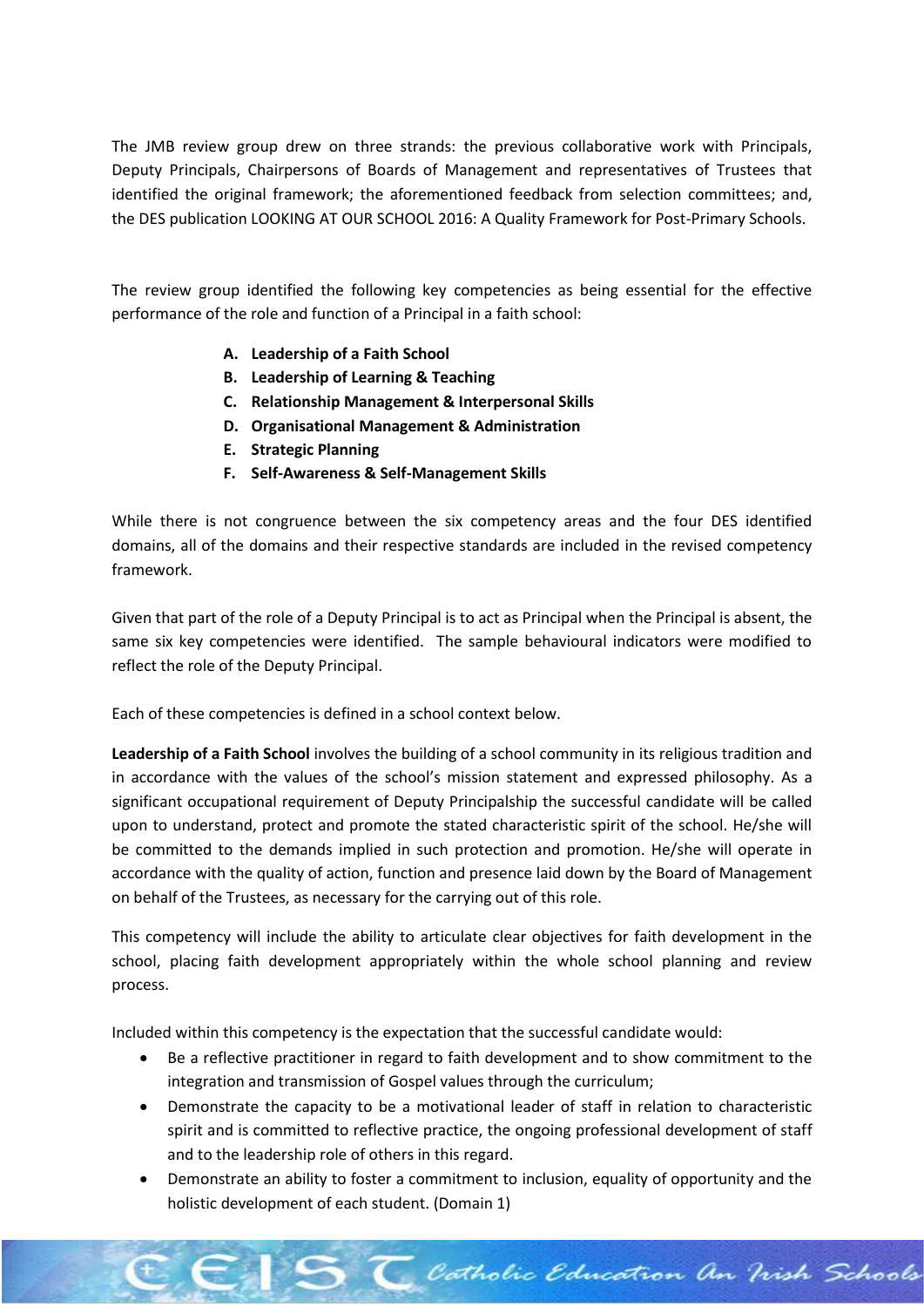- Contribute to the shaping and implementation of a vision based on high expectations, for the all-round development, including appropriate academic success, for each student who is seen as a unique child of God.
- Demonstrate an ability to clearly communicate the guiding vision for the school to all key partners and lead its realisation. (Domain 3)
- Demonstrate a resolve that is tempered with moderation, flexibility and compassion around the issues and conflicts that faith gives rise to in an increasingly diverse and secular society.

**Leadership of Learning & Teaching:** The Deputy Principal creates and nurtures a culture of learning and teaching that promotes the highest educational outcomes for students. This is achieved through the formal Curriculum together with Co-Curricular and Extra Curricular subjects and activities, all of which are informed by and contribute to the school's Characteristic Spirit. The Deputy Principal also encourages and fosters the building of leadership capacity among staff in all areas of school life that support the achievement of the school's mission and vision as articulated by the Board of Management.

Included within this competency is the expectation that the successful candidate would:

- Promote and support a culture of continuous professional development for staff in a range of areas to support high-quality teaching and/or to address the identified needs of the school (Domain 1)
- Promote a culture of improvement, collaboration, innovation and creativity in learning, teaching and assessment (Domain 1)
- Show commitment to on-going evidence-based school self-evaluation for the achievement of high educational standards and demonstrates capacity in implementing strategic improvement planning in teaching and learning
- Establish and support the development of 'staff teams' in all areas of school life in support of the achievement of the school's aims and objectives, empowering staff to take on and carry out leadership roles (Domain 4)
- Be personally familiar with what is required to improve the quality of teaching and learning
- Promote and facilitate the development of student voice, student participation and student leadership (Domain 4)

**Relationship Management & Interpersonal Skills** involve collaboratively building and maintaining professional and respectful relationships with staff, parents and other support agencies. The Deputy Principal will use appropriate communication skills to establish teams which empower staff and build leadership capacity within the school. He/She appropriately anticipates, addresses and manages the conflictual challenges that inevitably accompany this role.

Included within this competency is the expectation that the successful candidate would:

- Demonstrate an active involvement in professional networks with other school leaders and demonstrates a willingness to contribute to and learn from such networks. (Domain 4)
- Work with the Principal to build and maintain relationships with parents, with other schools, and the wider community (Domain 3)
- Set up teams and empower staff to take on and carry out leadership roles, thus building leadership capacity within the school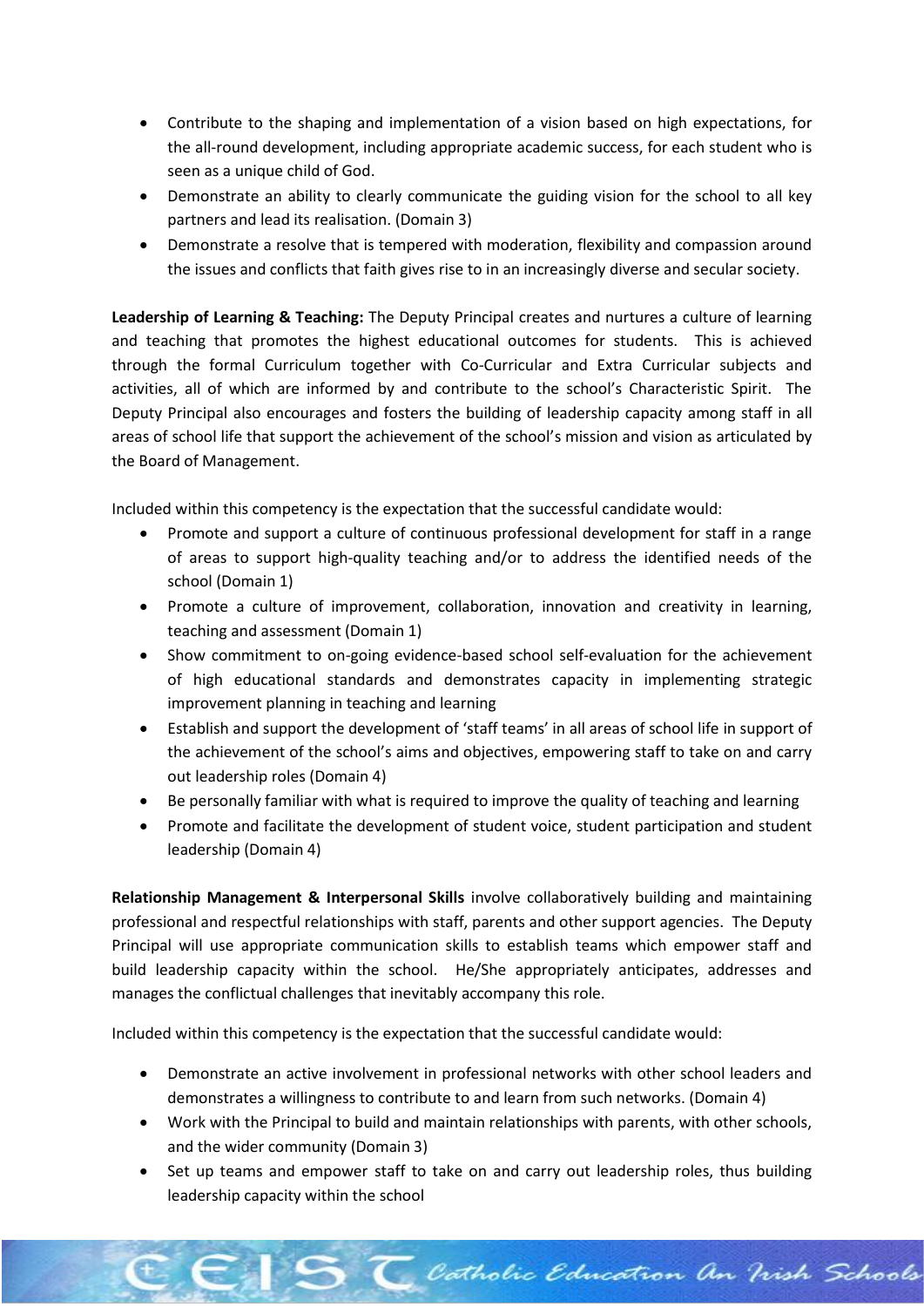- Develop and implement a system to promote professional responsibility and accountability (Domain 2)
- Have the ability to manage challenging and complex situations in a manner that demonstrates equity, fairness and justice (Domain 2)
- Promote a clear understanding of change processes and manages this change in a collaborative, flexible and sensitive manner.

**Organisational and Administrative Skills:** As a member of the senior leadership team, the Deputy Principal leads the school in on-going evaluation of the school's activities and relationships in the light of its goals as established by the Board of Management and as identified as part of School Self Evaluation. As a member of the senior leadership team, the Deputy Principal manages the school's human, physical and financial resources so as to create and maintain a learning organisation.

Included within this competency is the expectation that the successful candidate would:

- Display the capacity and or/experience to manage the design, planning and implementation of the school curriculum (programmes, subjects and activities) which support the achievement of the school's goals and objectives, in line with DES requirements and arising out of School Self Evaluation (Domain 1)
- Demonstrate an understanding of the relevant systems and policies to foster a safe place of learning and teaching for the whole school community e.g. Health & Safety; Child Protection; Pastoral Care; Code of Behaviour etc. These systems and policies will be reflective of the Characteristic Spirit of the school and will be in keeping with legislation (cf. Domain 2)
- Demonstrate evidence of engagement with the whole school community in the development and review of school policies as appropriate
- Provide evidence of managing school's human, physical and financial resources in an effective and efficient manner to create and maintain a learning environment. (Domain 2)

**Strategic Planning** exhibit skills which demonstrate the ability to take a broad and long term view of the needs of the school's purpose and objectives in the light of evolving student needs, the legislative framework in which schools operate and the characteristic spirit of the school.

Included within this competency is the expectation that the successful candidate would:

- Lead the school's engagement in a continuous process of self-evaluation (Domain 3)
- Have an understanding of the detail of relevant legislation
- Manage, lead and mediate change to respond to the evolving needs of the school and to changes in education (Domain 3)
- Understand the long term needs of the school and demonstrate a vision for working towards meeting those needs.
- Demonstrate a willingness to assist the Principal in developing strategies for the future and thinks through the consequences of actions taken.
- Ability to reflect on and analyse how the school might best serve the educational needs of the local community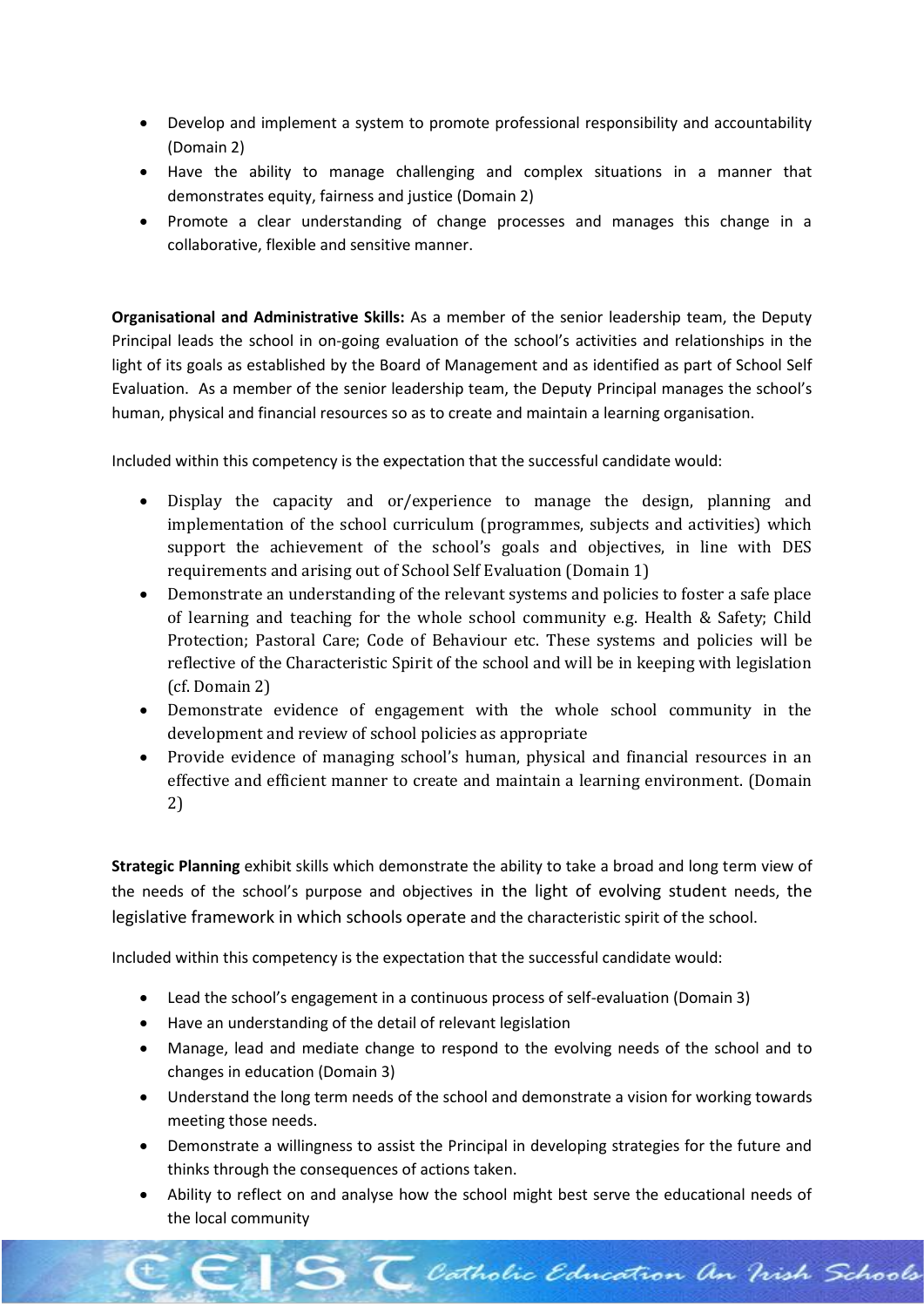**Self-Awareness and Self-Management Skills:** The Deputy Principal demonstrates an awareness of his/her strengths and weaknesses and has the capacity to manage them appropriately. The Deputy Principal receives and gives feedback; he/she models and promotes a culture of self-reflection.

Included within this competency is the expectation that the successful candidate would:

Have a clear knowledge of his/her personal strengths and challenges and the ability to understand their impact on others Recognise the importance, and display a willingness, to regularly critique his/her professional practice with the leadership team and develop his/her understanding of effective and sustainable leadership (Domain 4) Recognise the role that emotions can play in thinking and cognitive activity Demonstrate a caring outlook and expresses concern in a positive and healthy way. Look to their own wellbeing

## **Circular 4/98 SPECIMEN CONTENT TO BE INCLUDED IN A CONTRACT FOR DEPUTY PRINCIPAL TEACHERS IN SECONDARY SCHOOLS**

### **HOURS OF WORK**

The Deputy Principal will be required to be in attendance for days during the school year when the Board of Management/Manager of the school determines that the school should be open for pupils and in accordance with Department of Education and Science regulations.

The Deputy Principal may also be required by the Board of Management/Manager to be present in the school for periods during the State Examinations and for other reasonable periods outside of the normal opening hours and days of the school such as may be necessary from time to time. The Deputy Principal shall enter into an agreement with the Principal in respect of arrangements for such attendances. This agreement shall be subject to endorsement by the Board of Management/Manager.

The Deputy Principal's maximum teaching hours shall be as follows-

| Number of teachers in the school | <b>Teaching Hours</b> |
|----------------------------------|-----------------------|
| 30 and over                      | 8 hours               |
| $17 - 29$                        | 10 hours              |
| <17                              | 15 hours              |

Notwithstanding the maximum number of teaching hours stated above, the Deputy Principal will normally be required to be in attendance in the school throughout the school day.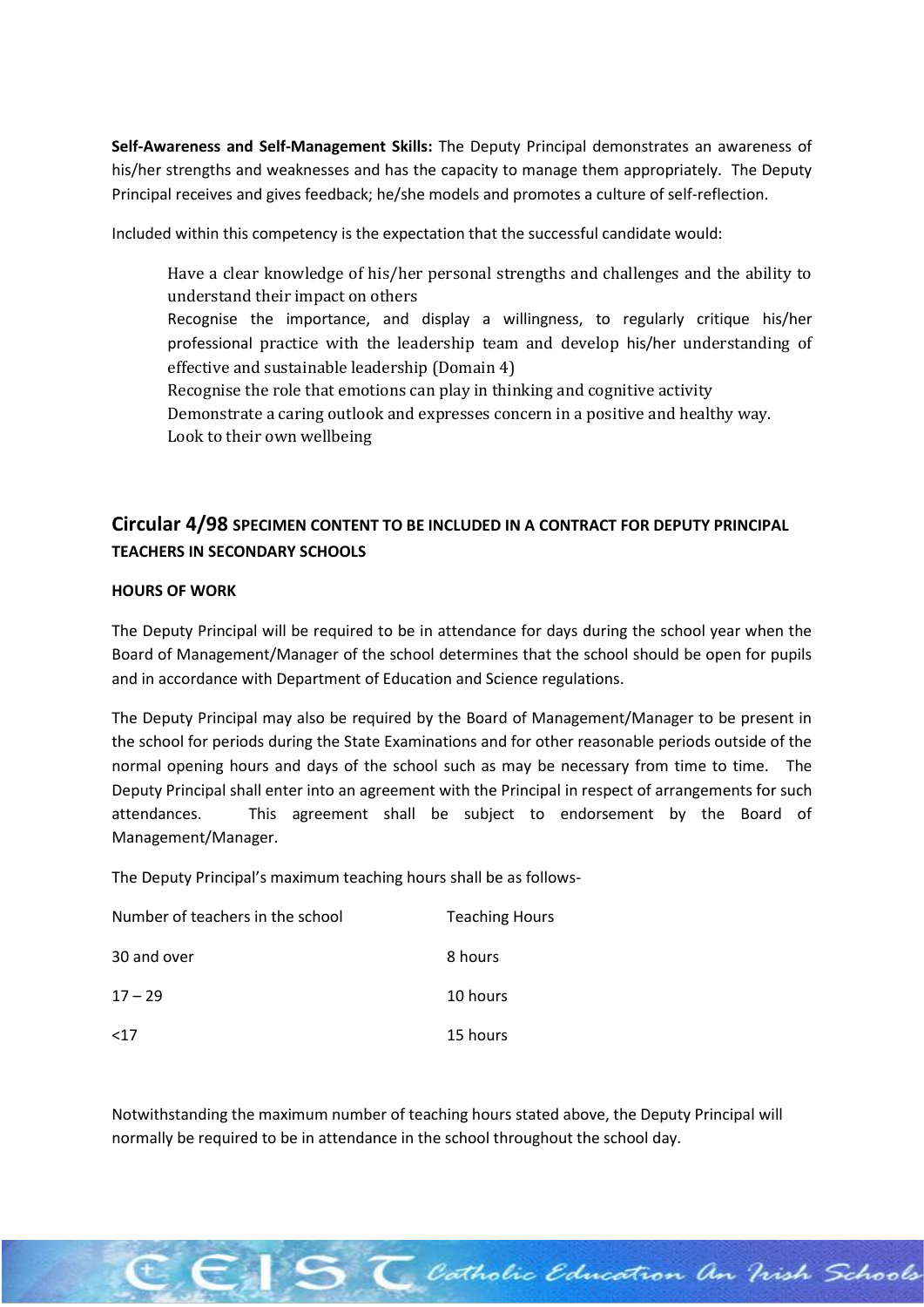#### **DUTIES**

- (i) The Deputy Principal occupies a position of vital importance in the administration and development of the school. The Deputy Principal shall undertake responsibility under the direction of the Principal for the internal organisation, administration and discipline of the school.
- (ii) The Deputy Principal shall enter into an agreement with the Principal on the discharge of duties which arise outside of normal school hours or during school vacation periods.
- (iii) The Deputy Principal shall assist the Principal through the carrying out of the specific professional duties for which responsibility is delegated (cf. Schedule One).
- (iv) The Deputy Principal shall also enter into an agreement with the Principal to undertake other specific administrative duties from time to time, and commensurate with the responsibilities of the position.
- (v) The Deputy Principal shall act as Principal when the Principal is absent, assuming the responsibilities and authority of the Principal's role in accordance with the provisions of the \*Articles of Management. In schools not governed by the \*Articles of Management existing practices in relation to this arrangement will continue to apply. Such practices must be in accord with the principles enshrined in the Articles of Management. The Deputy Principal shall not, however, have automatic right of succession to the post of Principal or Acting Principal. *[Note: In light of this provision, Boards of Management are advised to consult the JMB Sample Role Profile for the Position of Principal]*
- (vi) The Deputy Principal shall be consulted by the Principal about the implementation of policy in the school and shall assist the Principal with the day-to-day running of the school.
- (vii)The Deputy Principal shall be kept informed, as appropriate, by the Principal about the decisions of the Board of Management/Manager. In schools which have a Board of Management established under the \*Articles of Management, the Deputy Principal shall be kept informed about the decisions of the Board in accordance with the terms of the \*Articles of Management.

#### **REVIEW**

- (i) The duties of the Deputy Principal will be reviewed periodically by the Principal and Deputy Principal or a review will be undertaken at the request of either party. Such a review will take account of the workload and responsibilities of the post, the changing needs of the school and the level of performance of the duties.
- (ii) In the event of a dispute arising between the Principal and Deputy Principal about any aspect of the duties of the post of Deputy Principal and, if the matter cannot be resolved through discussions between the parties, the matter will be referred to the Board of Management/Manager for resolution. As an alternative, the Deputy Principal may process any grievance concerning the level of duties or the implementation of the duties and responsibilities attached to the post of Deputy Principal through a Grievance Procedure where such has been agreed.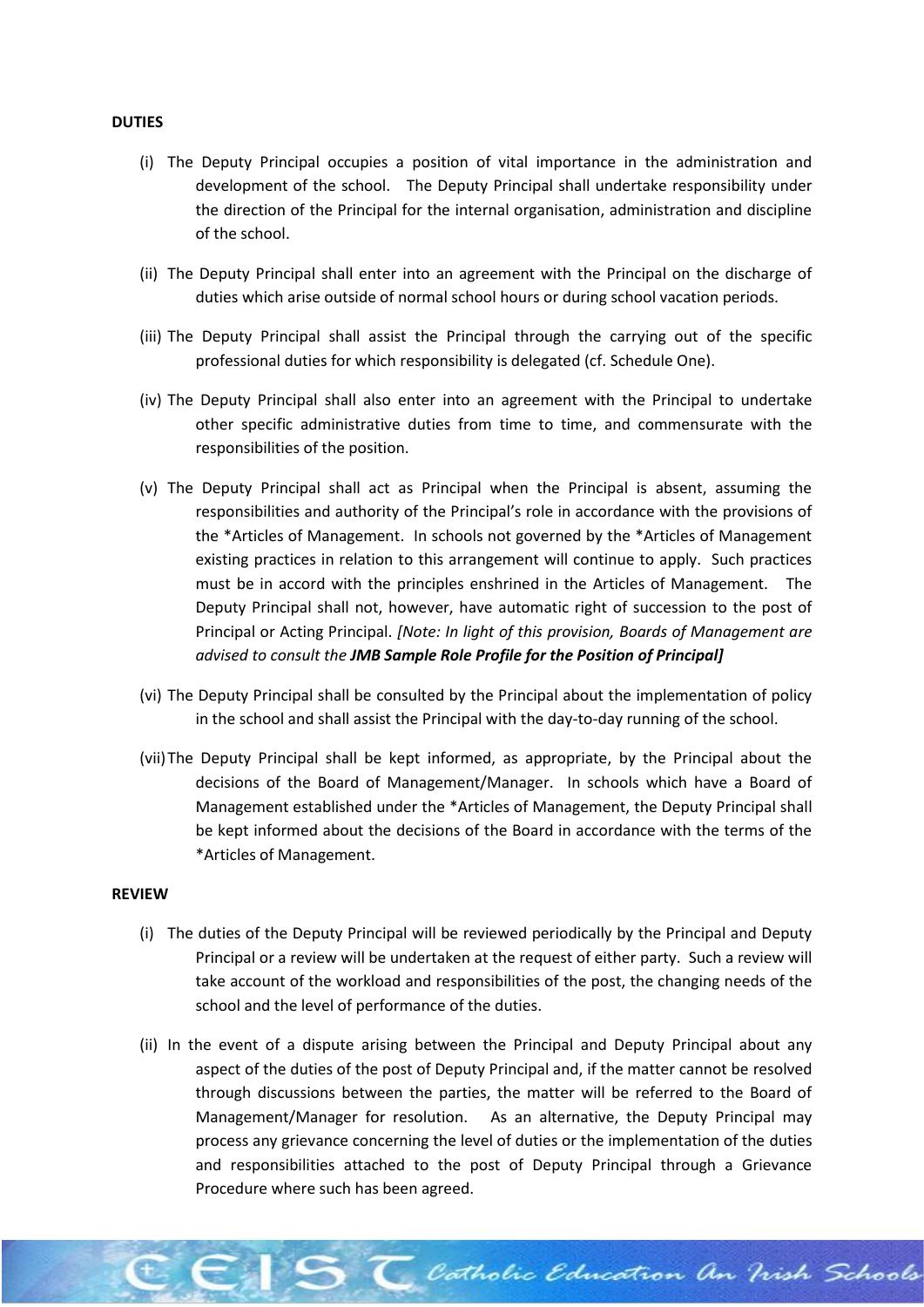\*The Articles of Management for Catholic Secondary Schools are based on an agreement between the Association of Secondary Teachers, Ireland, and the Association of Management of Catholic Secondary Schools and govern the establishment and operation of boards of management in AMCSS affiliated schools.

#### **SCHEDULE ONE**

### **OUTLINE OF SPECIFIC PROFESSIONAL DUTIES, RESPONSIBILITY FOR WHICH MAY BE DELEGATED, IN WHOLE OR IN PART, TO DEPUTY PRINCIPALS**

- Developing the education aims and objectives of the school and devising strategies to achieve them.
- Developing the school curriculum and assessment policies.
- Preparing the school plan for approval by the Board of Management
- Promoting an appropriate curriculum and methods of instruction which recognises the diverse aptitudes and needs of students.
- Promoting ongoing staff development and inservice.
- Developing effective communication systems with pupils, staff, parents and the wider community.
- Advising the Board of Management on staff requirements.
- Advising the Board of Management as to a probationary teacher's suitability for appointment to a permanent post.
- Monitoring and evaluating the professional performance of the school.
- Dealing with disciplinary problems both for teaching and non-teaching staff.
- Liaising with the school union representative on matters relating to the school.
- Conducting the ordinary activities of correspondence, making reports and returns of information as required by the Department of Education and Science and the Board of Management and ensuring that arrangements are made for dealing with such administrative matters during vacation periods.
- Student discipline in the school.
- Ensuring that parents are informed regularly of the progress of their children at the school.

Catholic Education an Vish Schools

#### **This list is not exhaustive**.

-